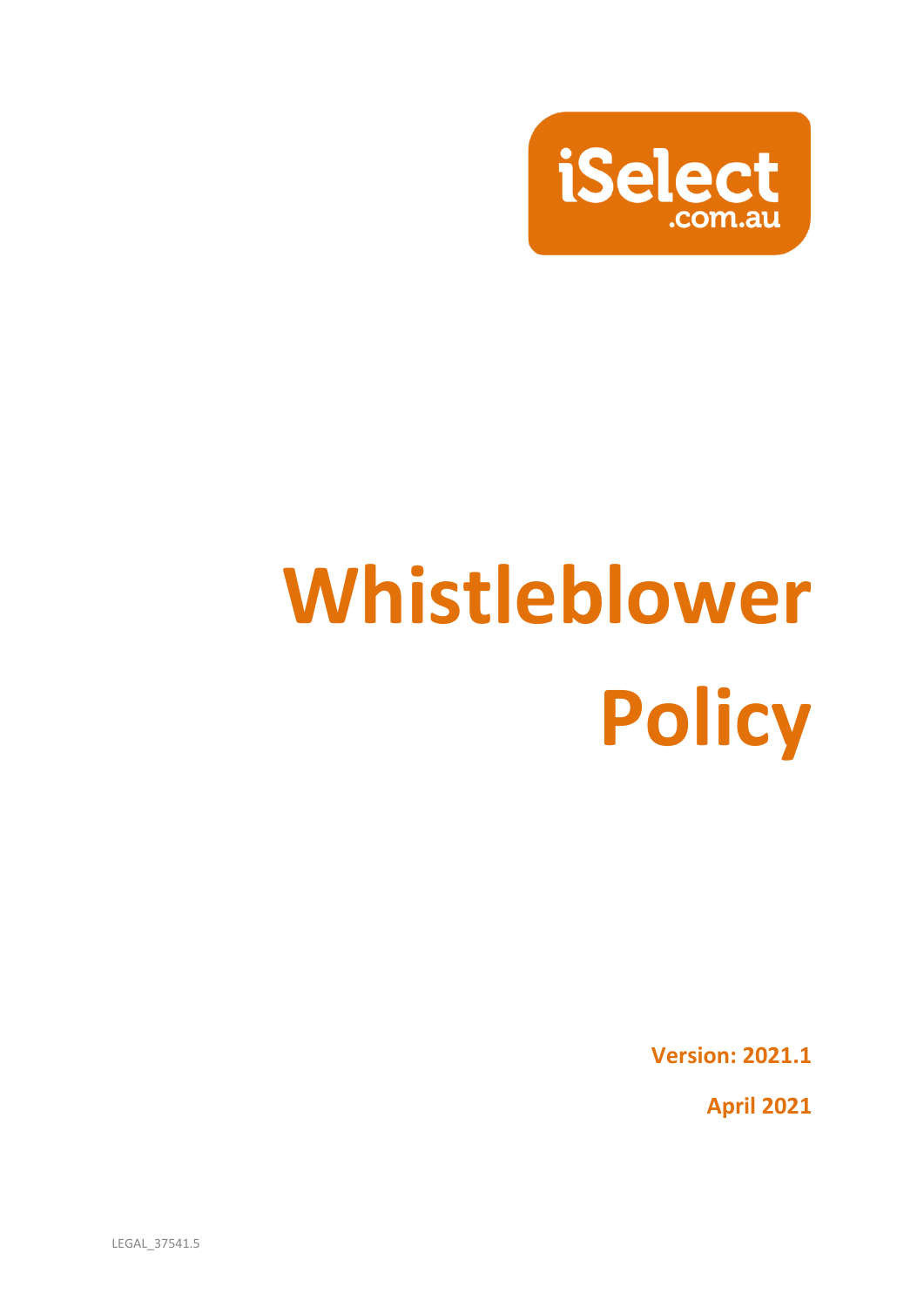# **Document Control**

#### $1.1.$ **Purpose**

This Policy outlines the approach iSelect takes to protecting Whistleblowers and the process to be taken to investigate any allegation or complaint made by Whistleblowers.

## **Policy Information**

| <b>Policy Contact:</b> | Head of Risk & Compliance | <b>Policy Owner:</b>     | General Counsel |
|------------------------|---------------------------|--------------------------|-----------------|
| <b>Approver:</b>       | General Counsel           |                          |                 |
| <b>Approval date:</b>  | 23 April 2021             | <b>Effective Date:</b>   | 1 December 2015 |
| <b>Review period:</b>  | Annual                    | <b>Next review date:</b> | April 2022      |

#### $1.3.$ **Scope**

Any past or present employee, employees, officers, suppliers and contractors of iSelect.

#### $1.4.$ **Record keeping requirements**

iSelect will maintain appropriate records based on legislative requirements. Where there are no explicit requirements, iSelect will maintain records for five years.

#### $1.5.$ **Document History**

| <b>Version</b> | <b>Date Approved</b> | <b>Author</b>       | <b>Description</b>                                             |
|----------------|----------------------|---------------------|----------------------------------------------------------------|
| 2021.1         | April 2021           | Kaelene<br>McLennan | Review and update to policy.                                   |
|                |                      |                     |                                                                |
| 2019.2         |                      | William Wright      | Review and update to policy pursuant to amended<br>legislation |
| 2019.1         | February 2019        | Sandra Zivcic       | Review and update to policy.                                   |
| 2018.1         | 13 December 2018     | Katherine<br>Harvey | Review and update to policy.                                   |
| 2017.1         | 30 November 2017     | Sandra Zivcic       | Review and update to policy.                                   |
| 2016.1         | 22 November 2016     | Katherine           | Policy reviewed and updated with comments from                 |
|                |                      | Harvey              | Head of HR and Head of Legal & Compliance                      |
| 2015.1         | 30 November 2015     | Daniel Syrus        | Policy updated.                                                |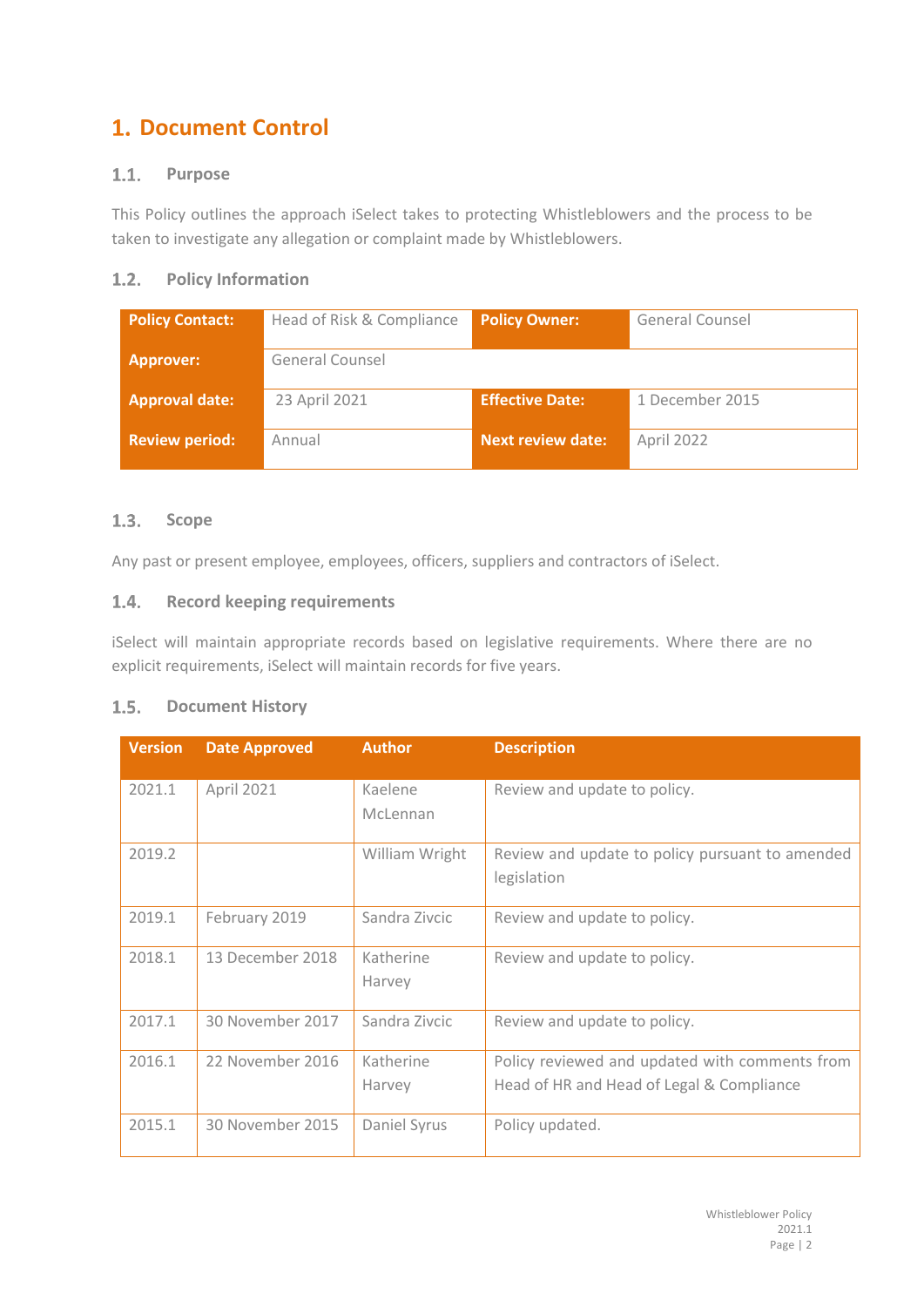| 2012.1 | August 2012 | People | Policy updated.     |
|--------|-------------|--------|---------------------|
| 2011.1 | May 2011    | People | Creation of Policy. |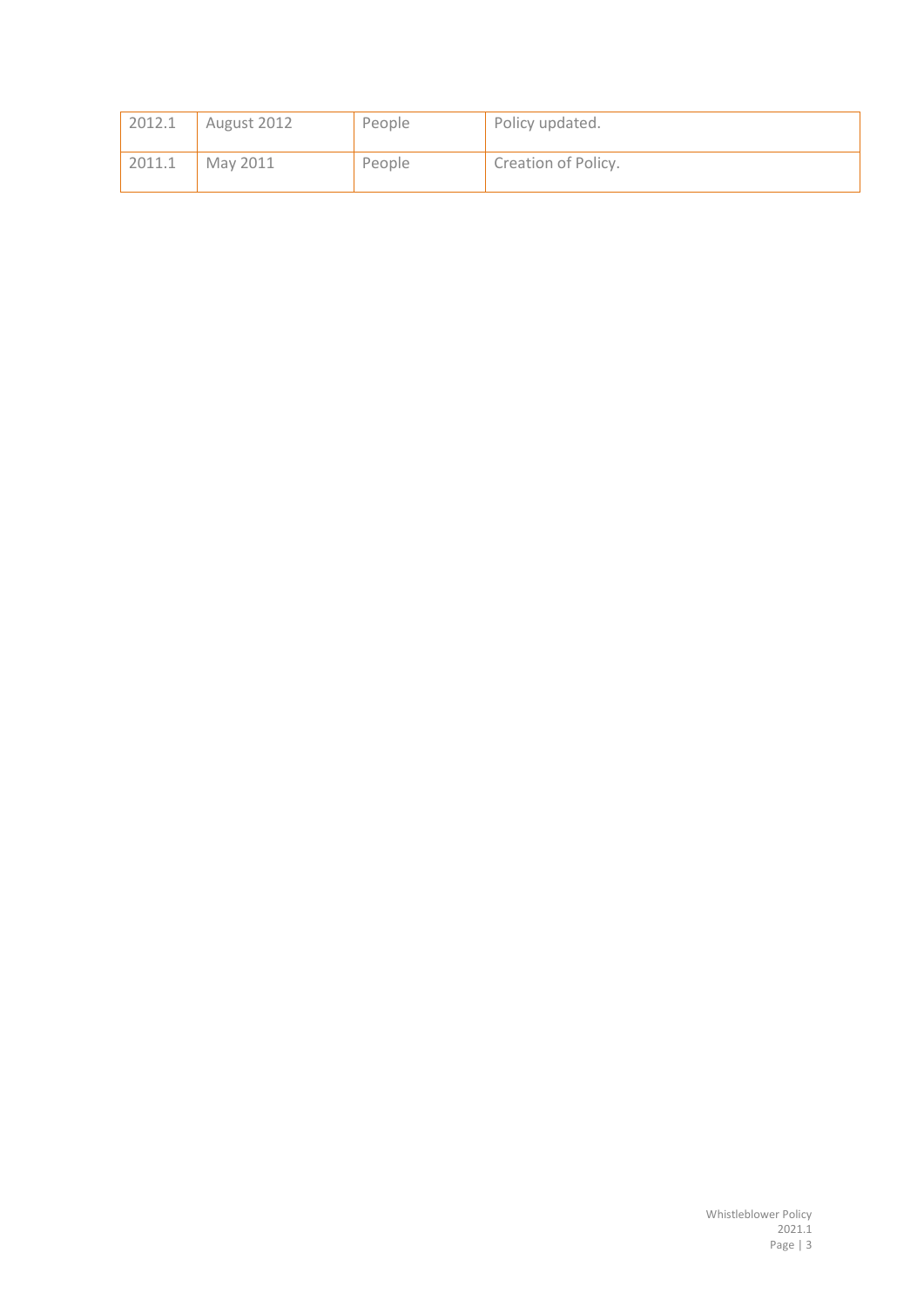## **Definitions**

| <b>Term</b>                  | <b>Definition</b>                                                                                                                                                                                                                                                                                                                                                                                        |
|------------------------------|----------------------------------------------------------------------------------------------------------------------------------------------------------------------------------------------------------------------------------------------------------------------------------------------------------------------------------------------------------------------------------------------------------|
| <b>Corrupt conduct</b>       | Dishonest activity in which a Director, executive, manager, employee or<br>contractor of an entity acts contrary to the interests of the entity and<br>abuses their position of trust in order to achieve some personal gain or<br>advantage for themselves or another person/entity.                                                                                                                    |
| <b>Improper conduct</b>      | Conduct that is corrupt, a substantial mismanagement of public<br>resources, misconduct or an improper state of affairs or conduct<br>involving substantial risk to public health or safety or to the environment.<br>The conduct must be serious enough to constitute, if proved, reasonable<br>grounds for significant dismissal.                                                                      |
| Whistleblower                | A current or former director, manager, employee, contractor, consultant<br>or member of the public that has reasonable grounds to believe<br>improper or corrupt conduct has occurred, is occurring or is about to<br>occur in either the management or the conduct of iSelect. This also<br>includes all 'Eligible Whistleblowers' as set out in section 1317AAA of the<br>Corporations Act 2001 (Cth). |
| <b>Investigation Officer</b> | The position responsible for the investigation of Whistleblower<br>complaints or allegations.                                                                                                                                                                                                                                                                                                            |
| <b>Protection Officer</b>    | The position responsible for the direct contact, management and<br>discussion with the Whistleblower.                                                                                                                                                                                                                                                                                                    |

## 1.7. Related documents

- Code of Conduct
- Equal Employment Opportunity Policy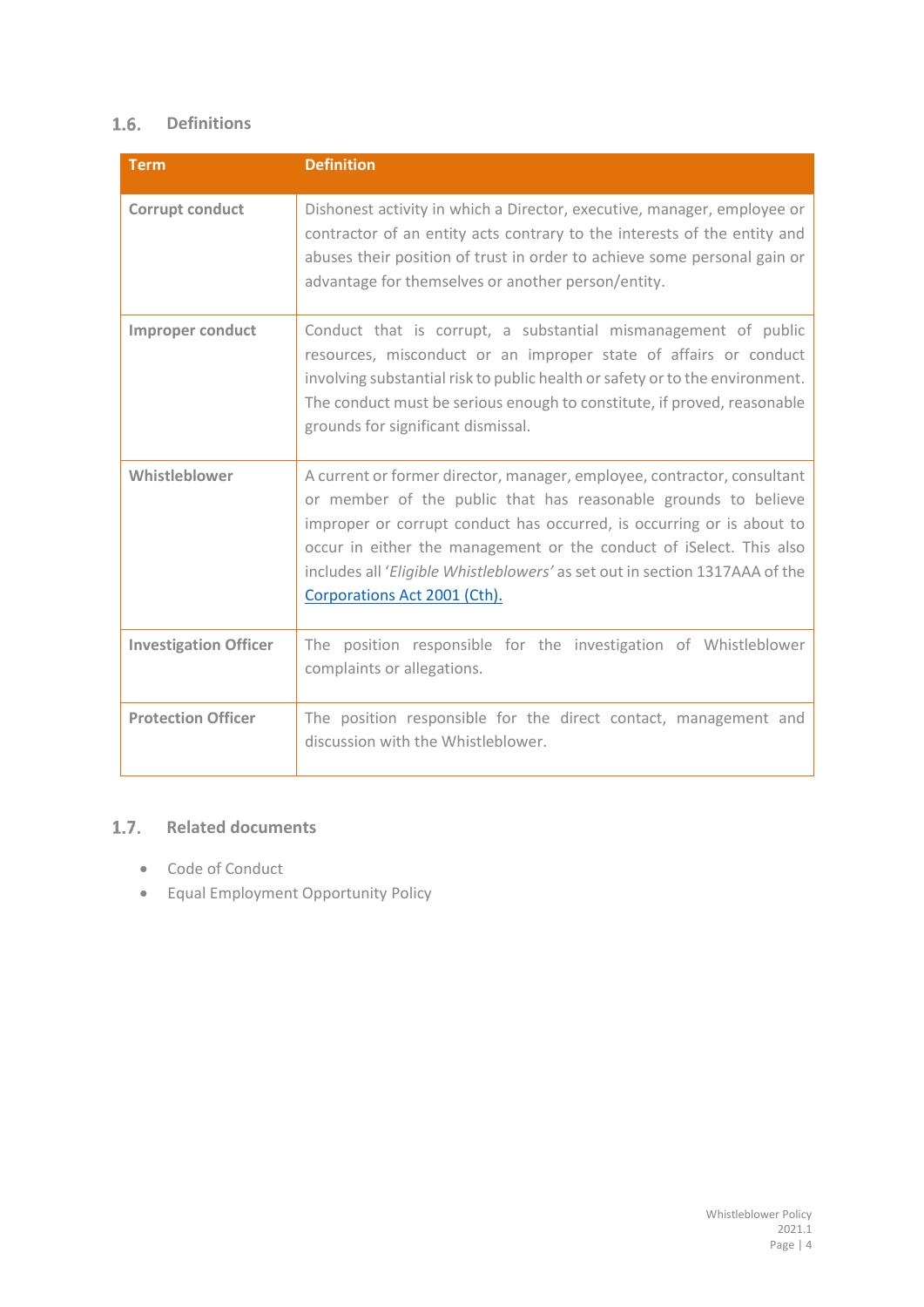# **2. Policy**

There may be times where someone may witness or find out about improper conduct by iSelect employees, officers, or contractors or consultants. People who witness such improper conduct should not feel concerned or afraid to raise their concerns as it is important to iSelect that this wrongdoing is identified and rectified.

The aim of this Policy is to make employees feel comfortable about raising concerns internally, by offering a reporting and investigation mechanism that is objective, confidential and independent, and protects employees from reprisal or disadvantage.

Examples of wrongdoing are:

- corrupt conduct;
- fraudulent or any other illegal activity:
- substantial mismanagement of iSelect resources;
- conduct involving substantial risk to public health or safety;
- conduct involving substantial risk to the environment; or
- any other conduct that could cause loss or are detrimental to iSelect and/or its employees.

Personal work-related grievances are not governed by this policy and are not protected by the safeguards set out in this policy. Personal work-related grievance include the following situations:

- an interpersonal conflict between the discloser and another employee;
- a decision relating to the engagement, transfer or promotion of the discloser;
- a decision relating to the terms and conditions of the engagement of the discloser; or
- a decision to suspend and terminate the engagement of the discloser, or otherwise to discipline the discloser.

#### $2.1.$ **What can I say?**

If an employee becomes aware of any conduct which the employee considers, on reasonable grounds, may be reportable, the employee should raise it using one of the channels set out in section 2.2 below.

#### $2.2.$ **Who do I tell?**

Employees can choose to remain anonymous when submitting a complaint or allegation.

If the allegation or complaint is not made anonymously, or if the Whistleblower identity becomes apparent through the investigation, the Protection Officer will maintain contact with the Whistleblower.

## **Internal Reporting**

Whistleblowers may wish to discuss the matter informally with their direct line manager first in order to determine whether any wrongdoing has occurred. At all times, discussions will remain confidential. Where this is not appropriate, where the Whistleblower does not feel comfortable in doing so, or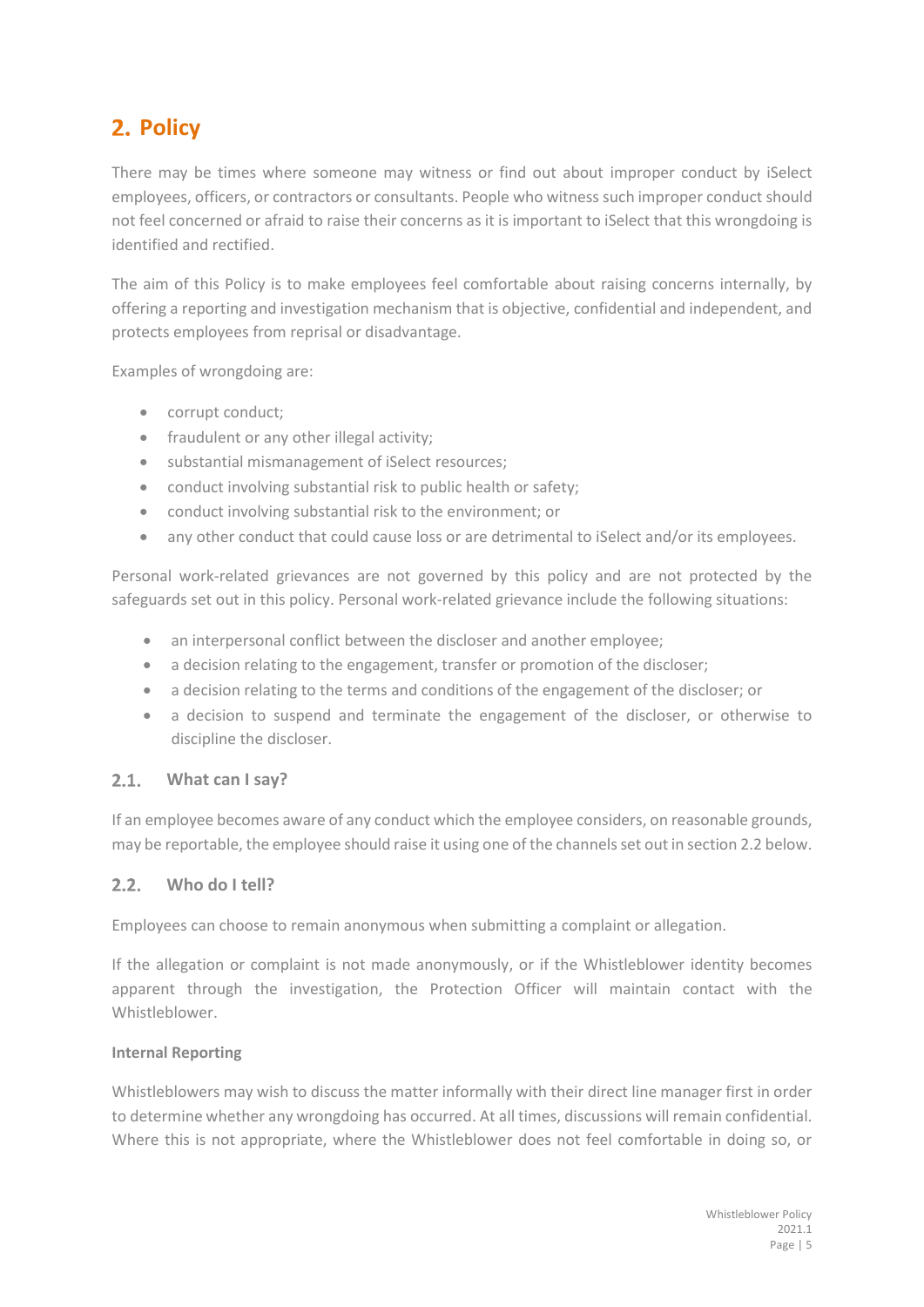where the Whistleblower has previously done so and believes no action has been taken, the Whistleblower may contact the any of the following individuals directly to discuss the incident:

- General Counsel
- The Department / Business Executive / Senior manager
- Head of Risk & Compliance
- Head of Human Resources

## **External Reporting**

Alternatively, the Whistleblower may report the incident to iSelect's external independent whistleblower service, **Your Call**. Your Call is a company that accepts anonymous tipoffs. A report may be made using Your Call's online form that can be accessed from Your Call's website: http:/[/www.whistleblowing.com.au.](http://www.whistleblowing.com.au/) The Whistleblower **MUST** quote ISEL2000 in the report.

In limited situations, the wrongdoing may be of such gravity and urgency that disclosure to parliament or a professional journalist is justified. This is considered a *public interest* or *emergency* disclosure.

A public interest disclosure is permitted where:

- the disclosure has previously been made to a regulatory body\*;
- 90 days has passed since the disclosure was made and the Whistleblower does not have reasonable grounds to believe that action is being, or has been taken, to address the matters raised in the disclosure;
- the Whistleblower has reasonable grounds to believe that making a further disclosure would be in the public interest; and
- the Whistleblower has informed the regulatory body that they intend to make a public interest disclosure.

An emergency disclosure is permitted where:

- the disclosure has previously been made to a regulatory body\*:
- the Whistleblower has reasonable grounds to believe that there is an imminent risk of serious harm or danger to public health or safety if the information is not acted on immediately; and
- the Whistleblower has informed the regulatory body that they intend to make an emergency disclosure.

\*(for present purposes, a regulatory body is either ASIC, APRA or Commonwealth prescribed body)

A report may also be made to the Australian Securities and Investments Commission by using the online form accessible from: [http://asic.gov.au/about-asic/contact-us/how-to-complain/report](http://asic.gov.au/about-asic/contact-us/how-to-complain/report-misconduct-to-asic/)[misconduct-to-asic/.](http://asic.gov.au/about-asic/contact-us/how-to-complain/report-misconduct-to-asic/) Additionally, the Whistleblower may report the incident to their legal practitioner. Such a disclosure will be subject to legal professional privilege.

### **What happens to me?**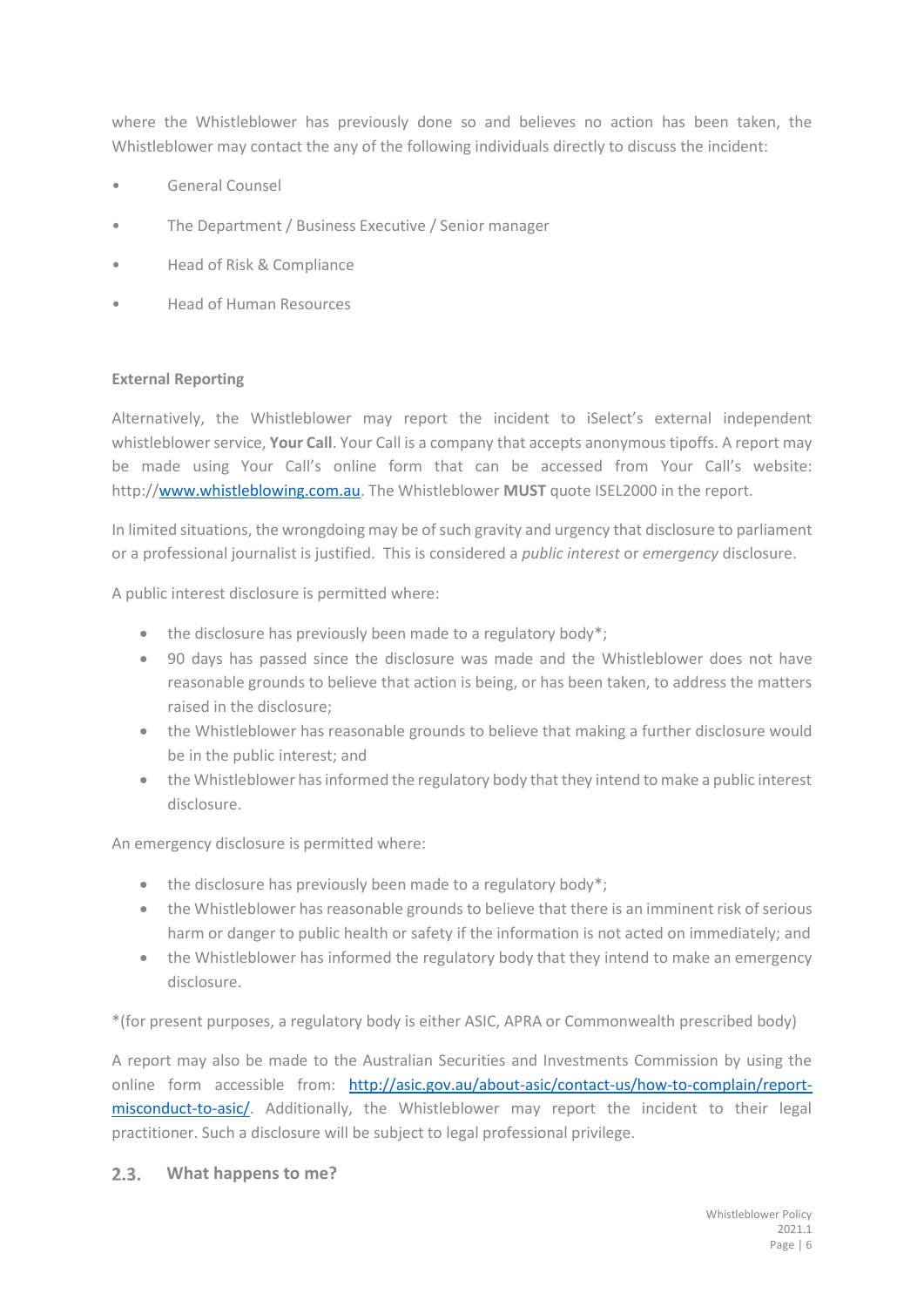iSelect commits to protecting Whistleblowers who have come forward on reasonable grounds.

No action will be taken against an employee where the report was made on reasonable grounds but no wrongdoing was identified.

Where illegal conduct has occurred, this may involve reporting the matter to relevant authorities and in some cases the police.

iSelect may take disciplinary action against anyone who deliberately makes a false, dishonest or vexatious report.

#### **The Protection Officer**  $2.4.$

iSelect will appoint a Protection Officer, currently the Head of Risk & Compliance.

The Protection Officer has the responsibility of providing individual employees with protection against disadvantage, and will contact the person to discuss their needs. The types of protections made available will depend on the situation but could include:

- ensuring confidentiality in the investigation and protecting the employee's identity;
- monitoring and managing the behaviour of other employees;
- offering a leave of absence while a matter is investigated;
- relocating employees to a different working group or department; or
- rectifying detriment an employee has suffered.

The Protection Officer is:

- trustworthy;
- able to relate to people and reassure them;
- diplomatic and tactful; and
- objective.

iSelect commits to providing direct, unfettered access to independent financial, legal and operational advisers as required for the Protection Officer to fulfil their role.

The iSelect Audit and Risk Management Committee is responsible for the appointment of the Protection Officer.

#### $2.5.$ **The Investigation Officer**

iSelect will appoint an Investigation Officer as required. The Officer may be an employee of iSelect, currently General Counsel and Chief Operations Officer, or external.

The Investigation Officer is responsible for substantiating the complaint and whether there is evidence to support or refute the allegation.

The Investigation Officer must have

- sound judgement:
- relevant investigation skills;